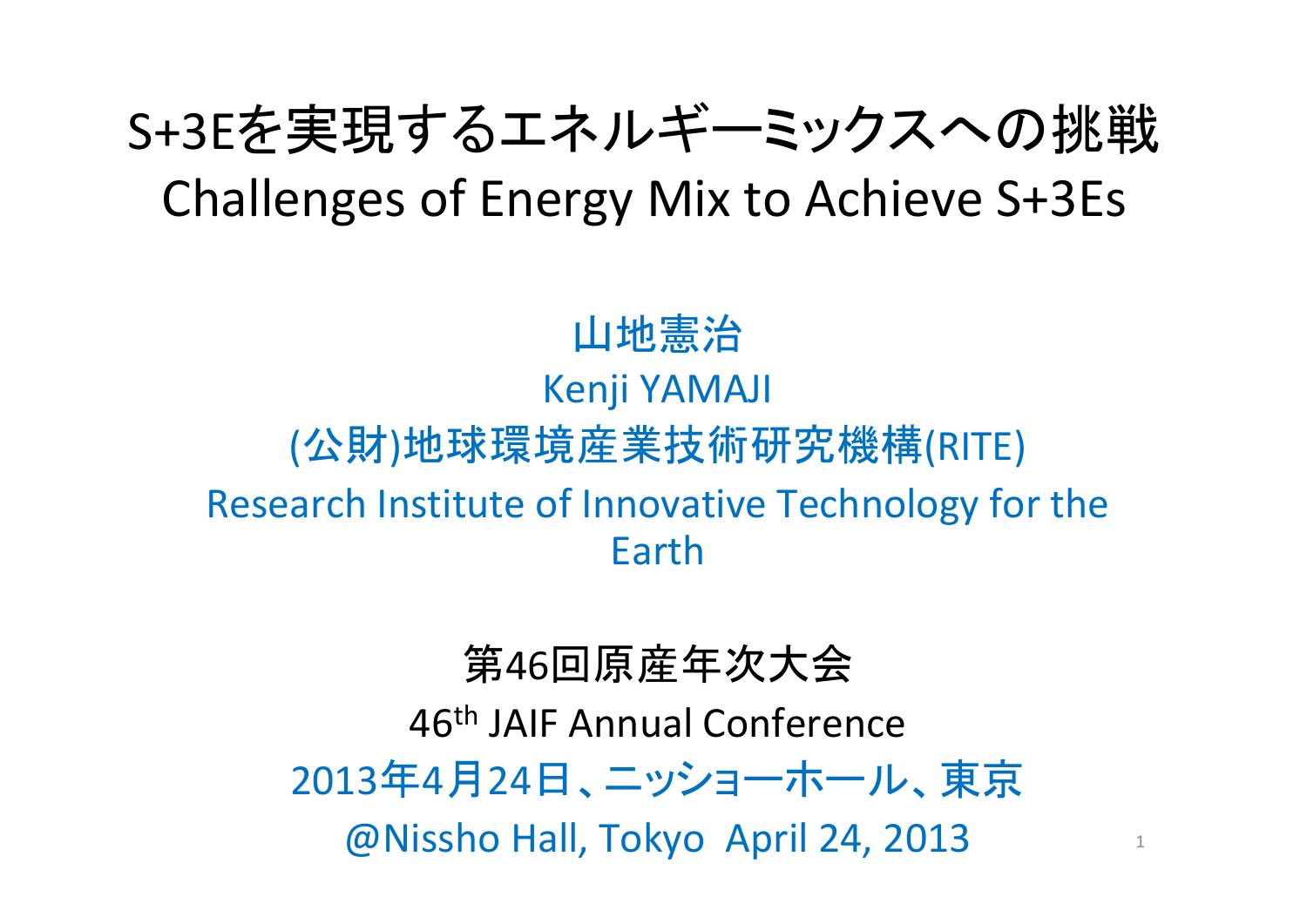#### **Fundamental Objectives of Energy Policy in Japan**

**Damaged Items by Fukushima Disaster; (Targets in 2010 Strategic Energy Plan)**



**+SSafety (Trust?)**

**risk of low level radiation exposure (scientific uncertainty) risk of Severe Accident (low probability, but high consequence) risk of climate change ( scientific uncertainty, skepticism)**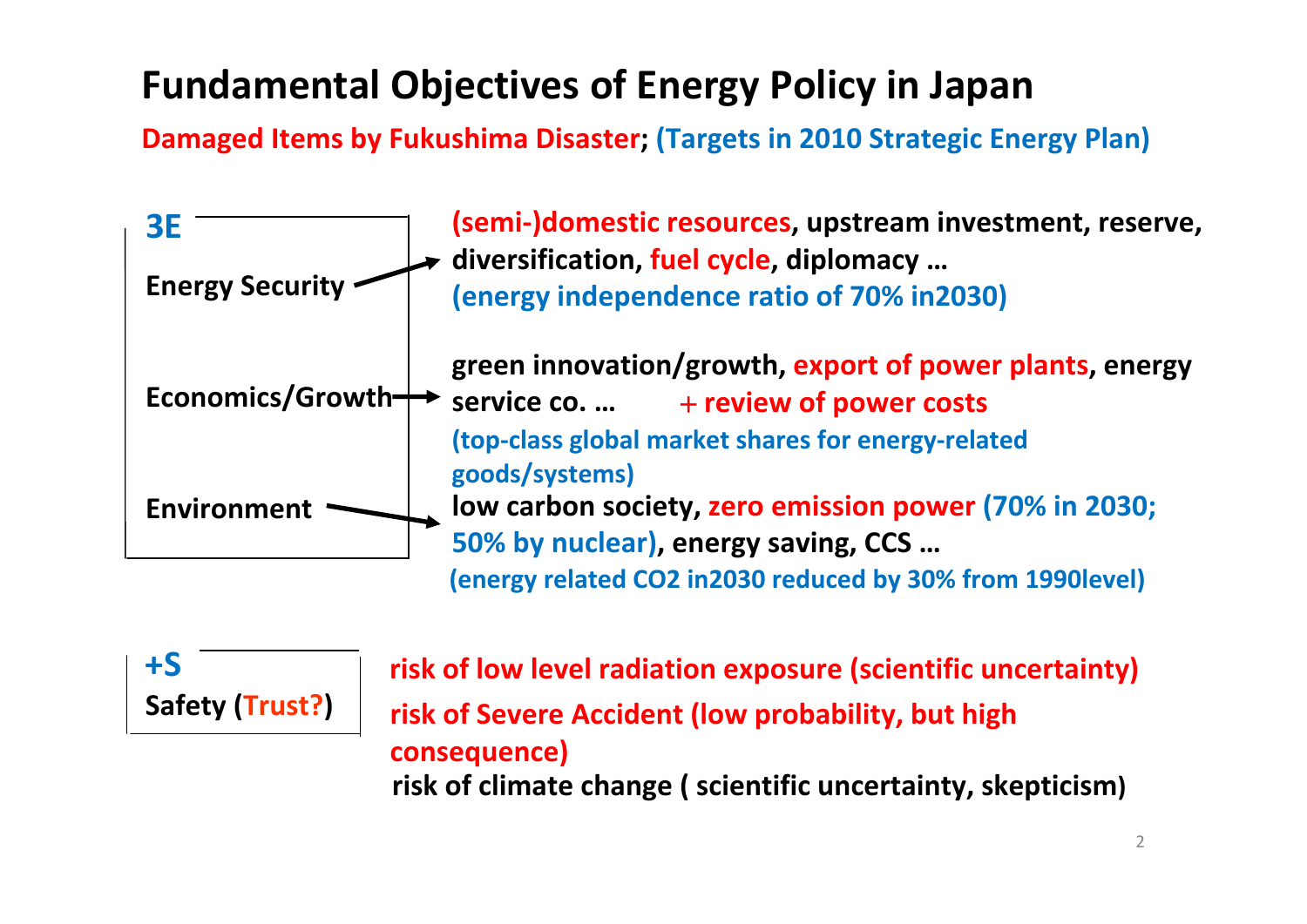#### **Power Generation Mix in 2030**

**Targets in current strategic energy plan**

| <b>Renewables: 20%</b> |            |                                                                               |
|------------------------|------------|-------------------------------------------------------------------------------|
| Nuclear:               | <b>50%</b> | $\longrightarrow$ Impossible after Fukushima                                  |
| Fossil-fired: 30%      |            | 0, 15, 20-25%? depending on the recovery of public trust<br>on nuclear safety |

**How to fill the gap of reduced nuclear power? (Both in kW and kWh balance)**

**1. Further energy savings:** ambitious targets are incorporated in current strategic energy plan  $\rightarrow$  behavioral change using ICT as well as efficiency improvements

**2. More renewables:** PV 53GW and wind power 10GW in current strategic energy plan <sup>→</sup> power system stability issue  $\rightarrow$  smart grid?; more geothermal, more small hydro, more biomass by FIT policy

**3.Clean use of fossil fuels:** notably natural gas, clean coal incl. **CCS**, international deployments of Japanese efficient technologies

3 **4. Power System Restructuring:** trans‐boundary power plants mobilization <sup>→</sup> wide area grid management; mobilization of demand‐side resources: cogeneration, distributed resources, ・・・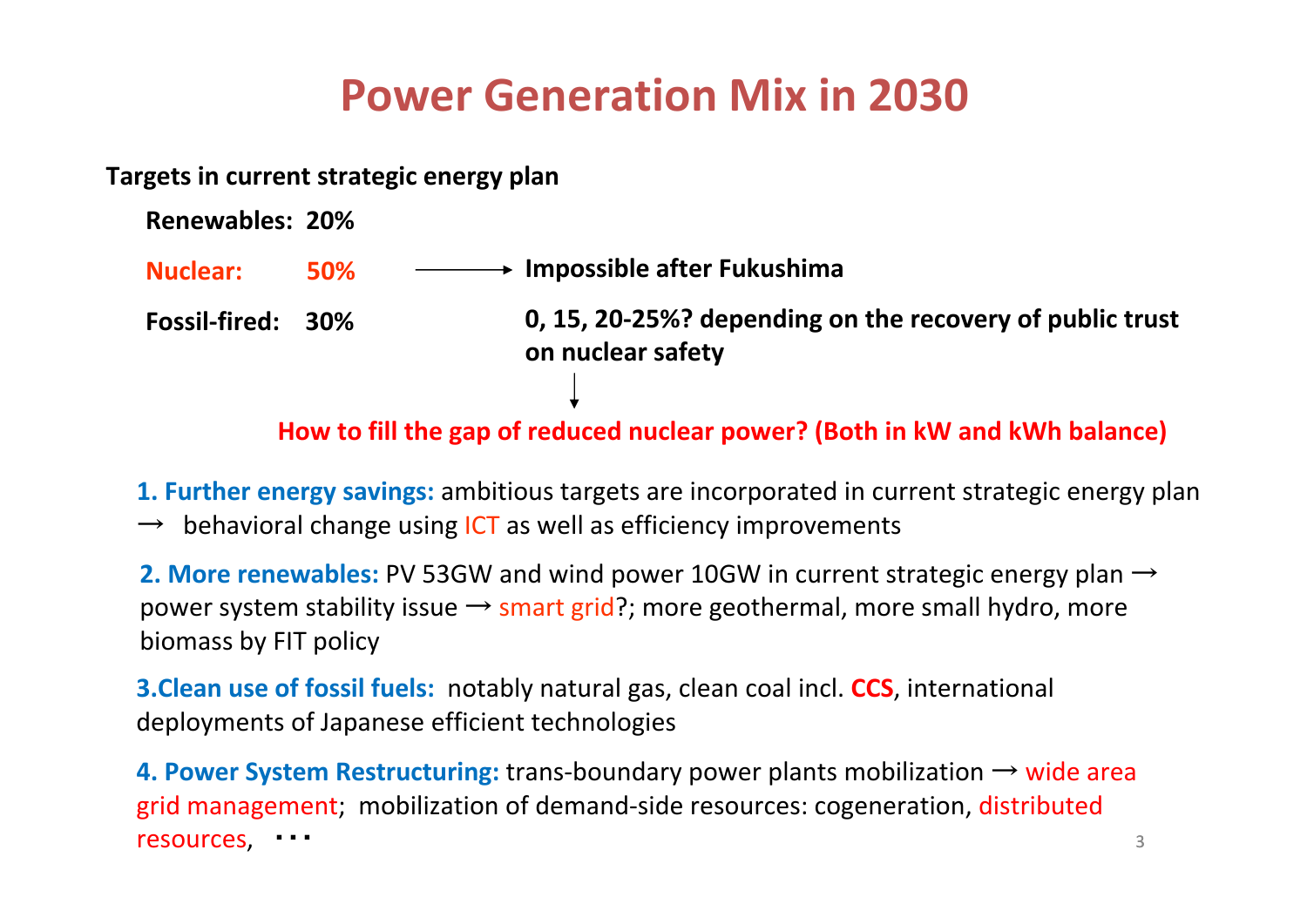### Impact Scenario of Zero Nuclear Policy

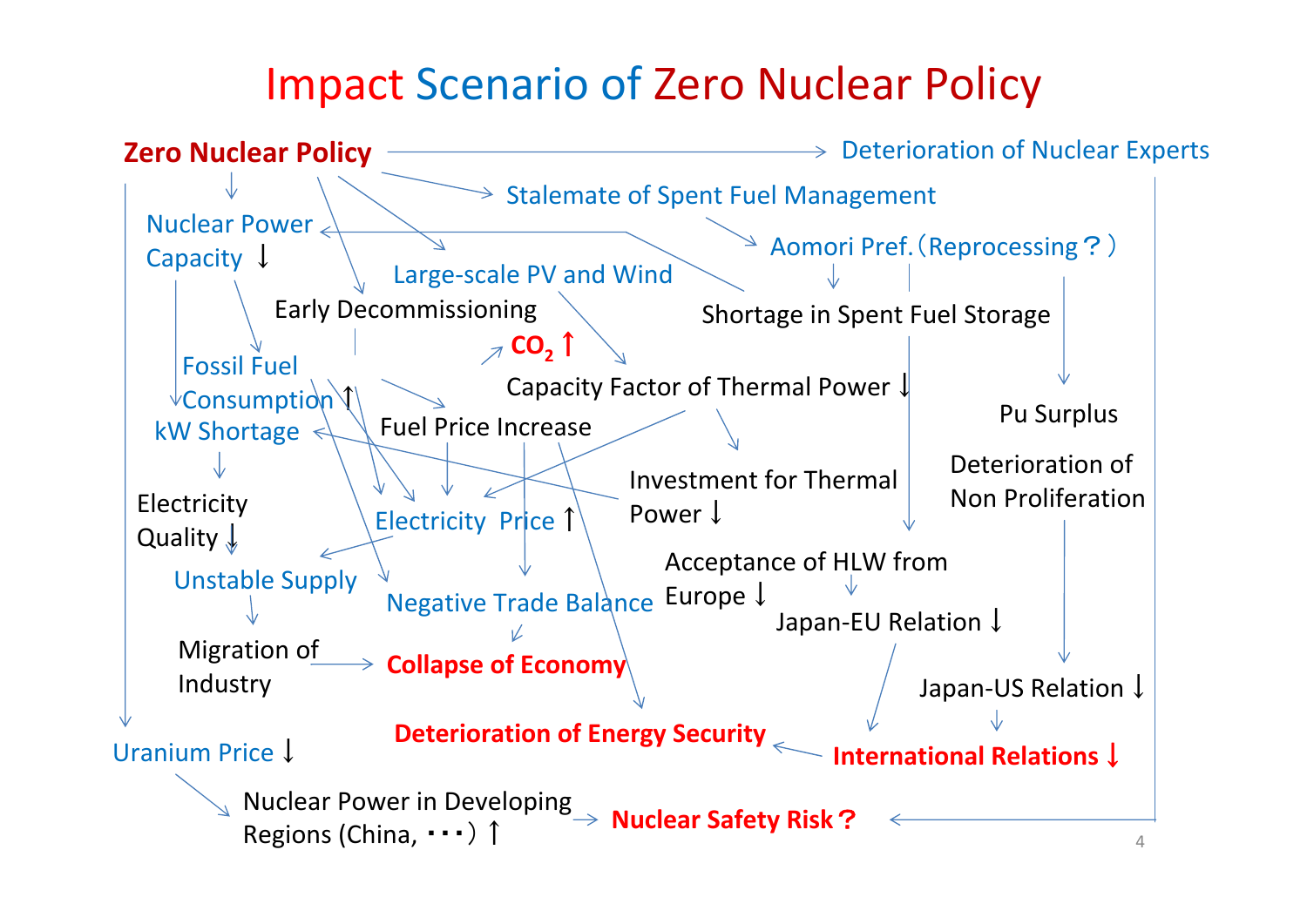#### **Integration of Energy Network across Energy Carriers + Mobilization of Demand ‐side**

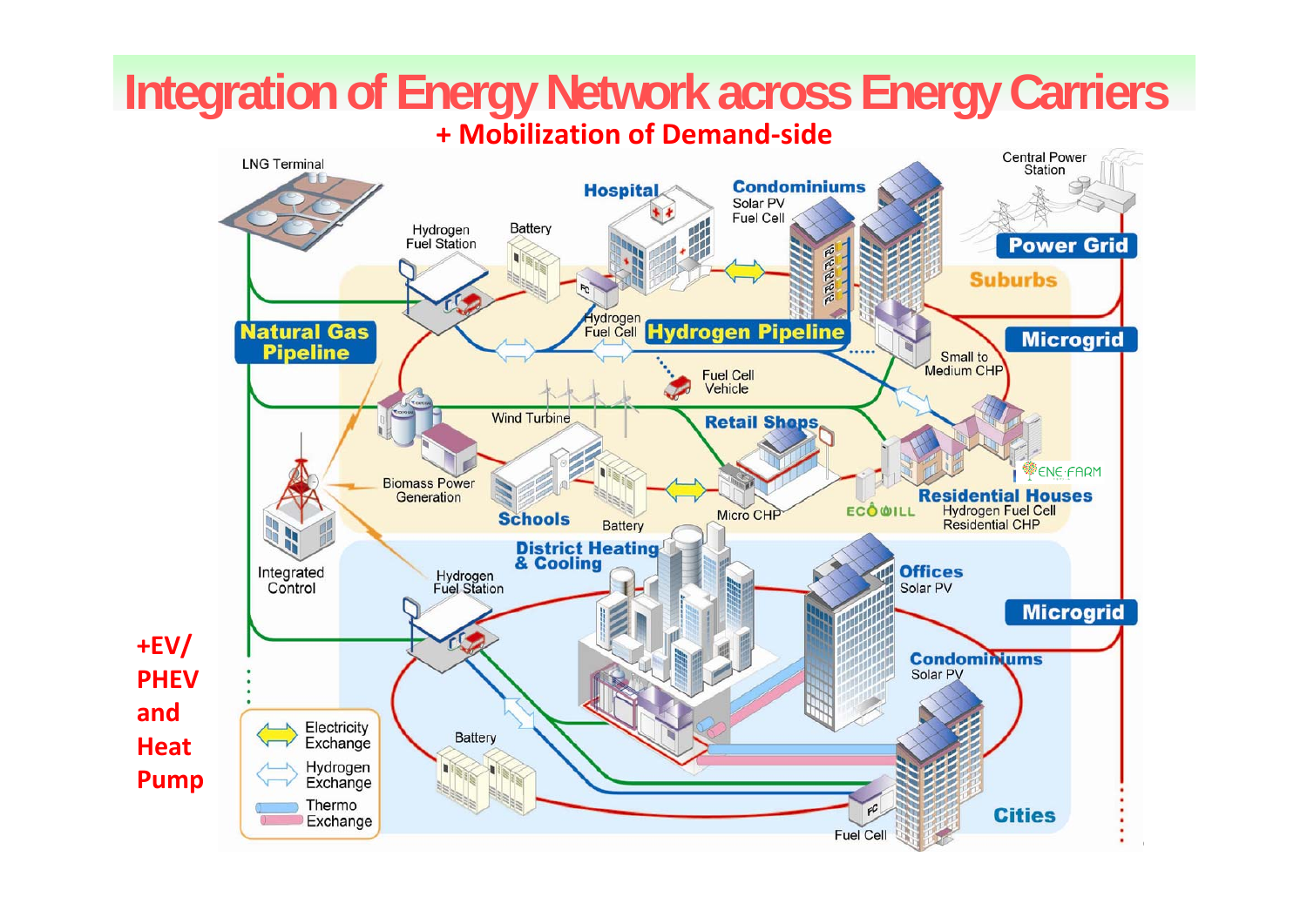

**Energy-Information Integration + Smart Community**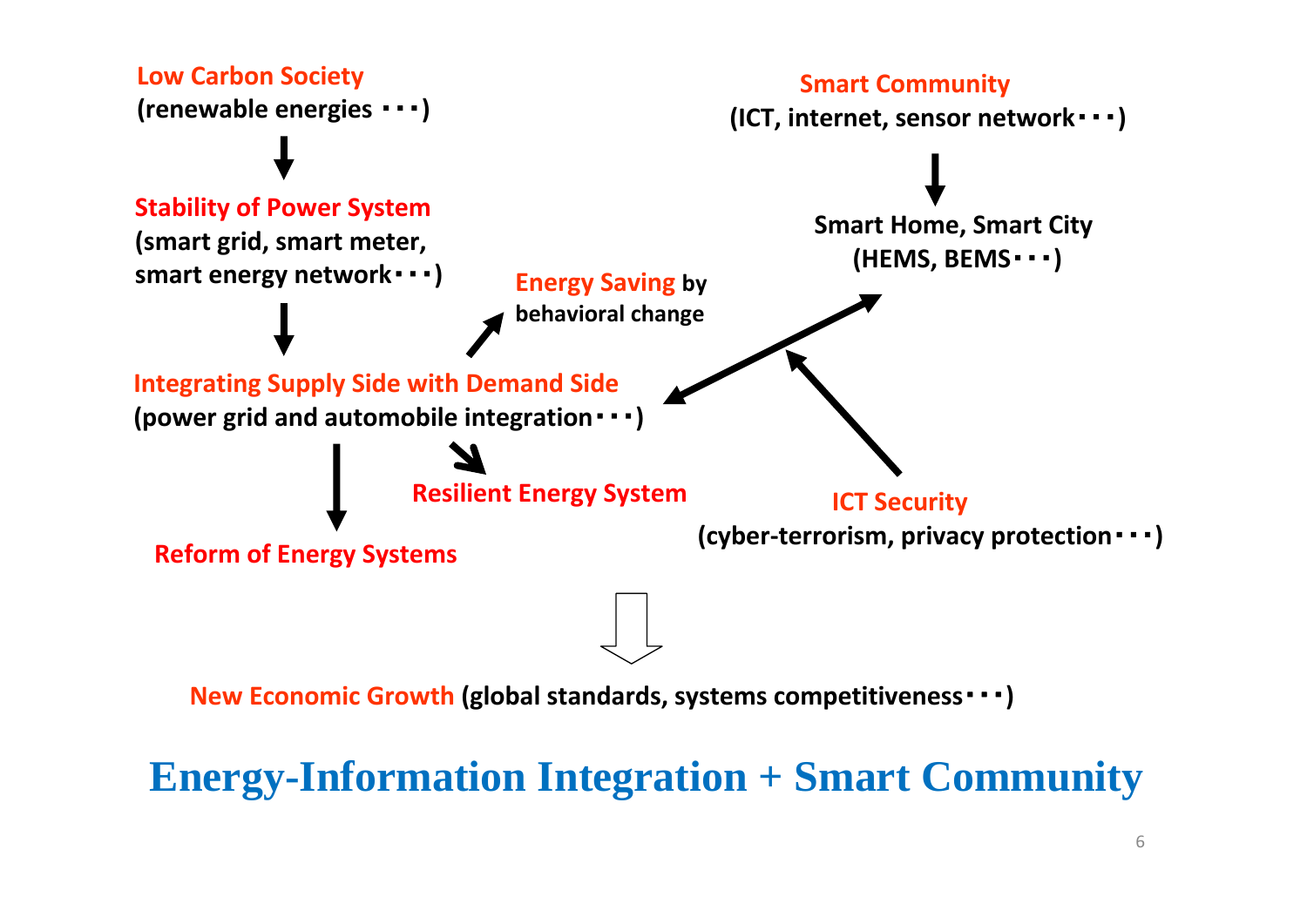**Reconstruction of Energy Policy as well as Climate Response Strategy**

・**Keep Nuclear Option: enhanced safety measures, risk communication of low level radiation exposure and severe accident**・・・

・**Further Energy Saving: behavior change using ICT as well as further energy efficiency improvements**・・・

・**Maximum Introduction of New Renewables: FIT, using the opportunities of restoration (biomass in debris, damaged land**・・・**), smart grid to maintain power stability**・・・

・**Clean Use of Fossil Fuels: natural gas, clean coal**(**A‐USC**、**IGCC**、**CCS**)、 **carbon** free  $\textsf{H}_{\textsf{2}}$ (brown coal $+$  CCS), bilateral offset credits・・・

・**Resilience of Energy System: strengthened power grid, gas pipeline, and liquid fuel supply chain, decentralized energy system with ICT to secure local energy supply in emergency**・・・

7 **Common Key Direction: Mobilization of Demand‐side Resources**